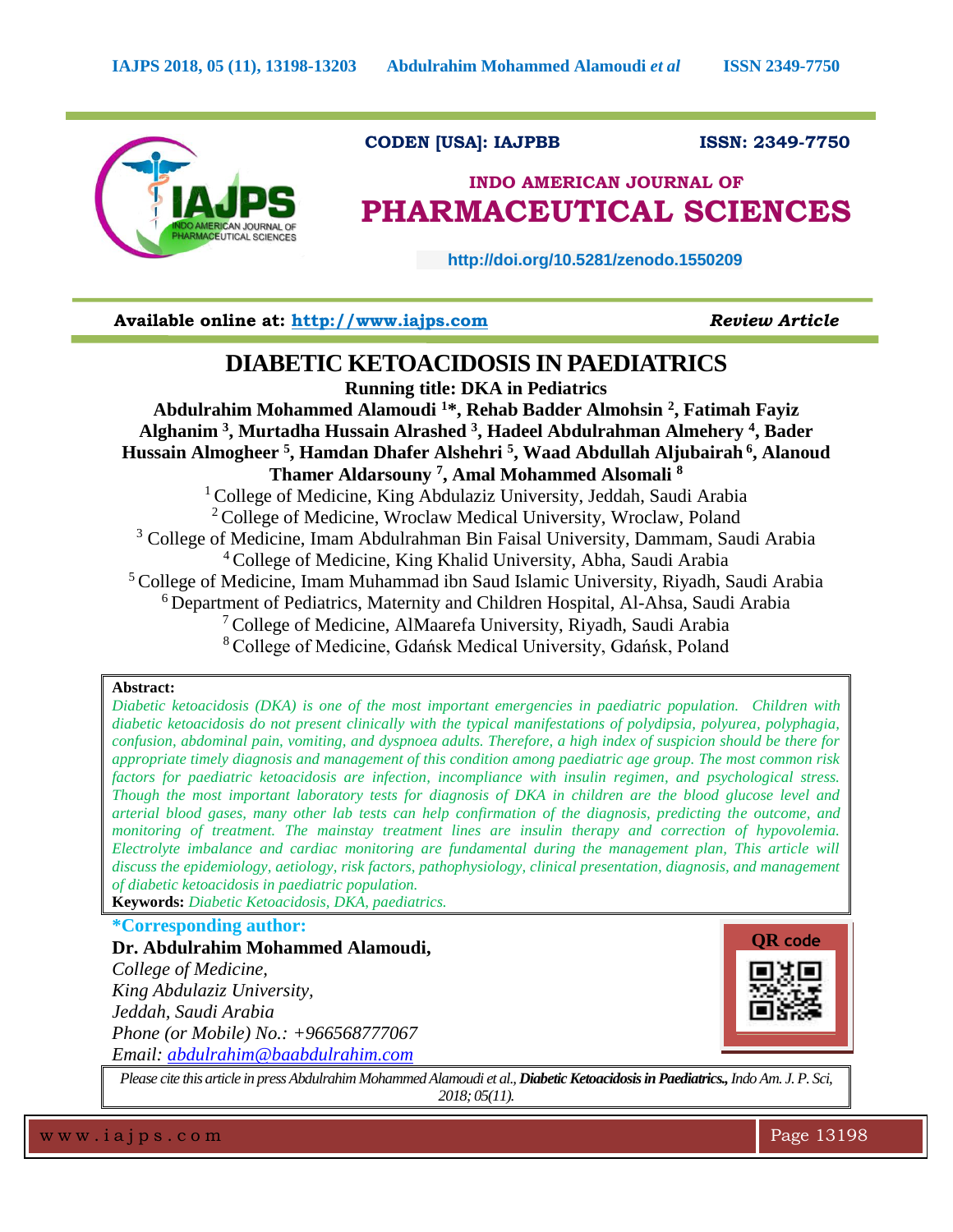#### **INTRODUCTION**

Diabetic ketoacidosis (DKA) is one of the most important emergencies in paediatric population. It is a metabolic derangement characterized by a triad of hyperglycaemia, acidosis, and ketone body formation [1]. In general, diabetic ketoacidosis results from insulin deficiency (either relatively or absolutely) in patients with type 1 or type 2 diabetes [2]. In paediatrics, type 1 diabetes (or insulin dependent diabetes mellitus (IDDM)) is more prevalent, and more commonly associated with diabetic ketoacidosis [3]. DKA can be the presenting manifestation of IDDM in paediatric age group or can occur during the course of the disease.

This article will review and discuss the epidemiology, aetiology, risk factors, pathophysiology, clinical presentation, diagnosis, and management of diabetic ketoacidosis in paediatric population.

#### **EPIDEMIOLOGY OF DKA AMONG PEDIATRIC POPULATION**

The exact prevalence of diabetic ketoacidosis is not exactly known. However, it is estimated to occur in around 4 to 8 cases per 1000 patients with diabetes mellitus [4]. In children, around 25% of patients with insulin-dependent diabetes mellitus present with diabetic ketoacidosis [5]. Diabetic ketoacidosis was reported to be more prevalent among white children [6].

#### **ETIOLOGY AND RISK FACTORS FOR DKA IN PEDIATRIC POPULATION**

Diabetic ketoacidosis is caused by relative or absolute deficiency of insulin among patients with diabetes mellitus. It can be the presenting manifestation in up to one fourth of cases with type 1 diabetes mellitus or it can occur during the course of the disease due to certain risk factors that increase insulin demand [3]. The main risk factors of diabetic ketoacidosis are infection, poor compliance with insulin therapy regimen, inaccurate insulin doses or physical exercise, psychological stress, eating disorders, and substance use [7].

#### *1. Infection*

Infection remains the most common and the most important risk factor for development of ketoacidosis in paediatric age group<sup>1</sup>. Therefore, meticulous investigation for the presence of infection is fundamental in all cases of diabetic ketoacidosis in children. When infection is suspected, empirical antibiotics should stat immediately until the results of culture and sensitivity appear [7].

#### *2. Poor compliance with insulin therapy regimens*

Poor compliance with insulin therapy regimens is the second most common cause of development of diabetic ketoacidosis in paediatric ketoacidosis. Changes in either the frequency or the doses of insulin doses may lead to diabetic ketoacidosis<sup>8</sup>. Insufficient, missed, or less frequent doses if insulin will result in inability of the body tissues to utilize glucose and trigger the utilization of fat as a source of energy leading to ketosis and acidosis<sup>9</sup>. The most common causes of poor compliance with insulin therapy are frequent change in lifestyles, frequent travels, and poor family support.

#### *3. Diet and exercise*

Insulin therapy necessitates tight adjustment of daily life activities particularly diet and exercise. Children with type 1 diabetes mellitus must stick to a wellorganized diet schedule in which insulin doses and meal time and size are accurately calculated. Insulin does should be followed with appropriately-sized meal to avoid hypoglycaemia [10]. Insulin underdosage, oversized meal, or inadequate physical activity in correlation with the insulin may result in hyperglycaemia, insensitivity to circulating glucose, and ketoacidosis as it will be detailed in the section of pathophysiology [11].

#### *4. Psychological stresses and eating disorders*

Insulin is directly correlated to psychological stress. Stressed patients often have a decompensated metabolism and excessive release of stress hormones. It is well-established that stress hormones are essential for the manifestation s of ketoacidosis to occur [12]. Eating disorders also increase the risk for ketoacidosis. Children with certain eating diorders consume large amounts of meals that require hypersecretion of insulin [13], and in cases of type 1 diabetes, the relative or absolute absence of insulin in these situations will fail to reduce the blood glucose levels following meals resulting in hyperglycaemia, acidosis, and ketone body formation.

#### *5. Other risk factors:*

Other less common risk factors for ketoacidosis include substance abuse and endocrinological changes during adolescence [7].

#### **PATHOPHYSIOLOGY OF DKA IN PEDIATRIC POPULATION**

Diabetic ketoacidosis results from a complex pathophysiological process of several elements including hyperglycaemia, glucosuria, dehydration, hypokalaemia, acidosis, and ketosis. The provoking and key element for triggering the body metabolism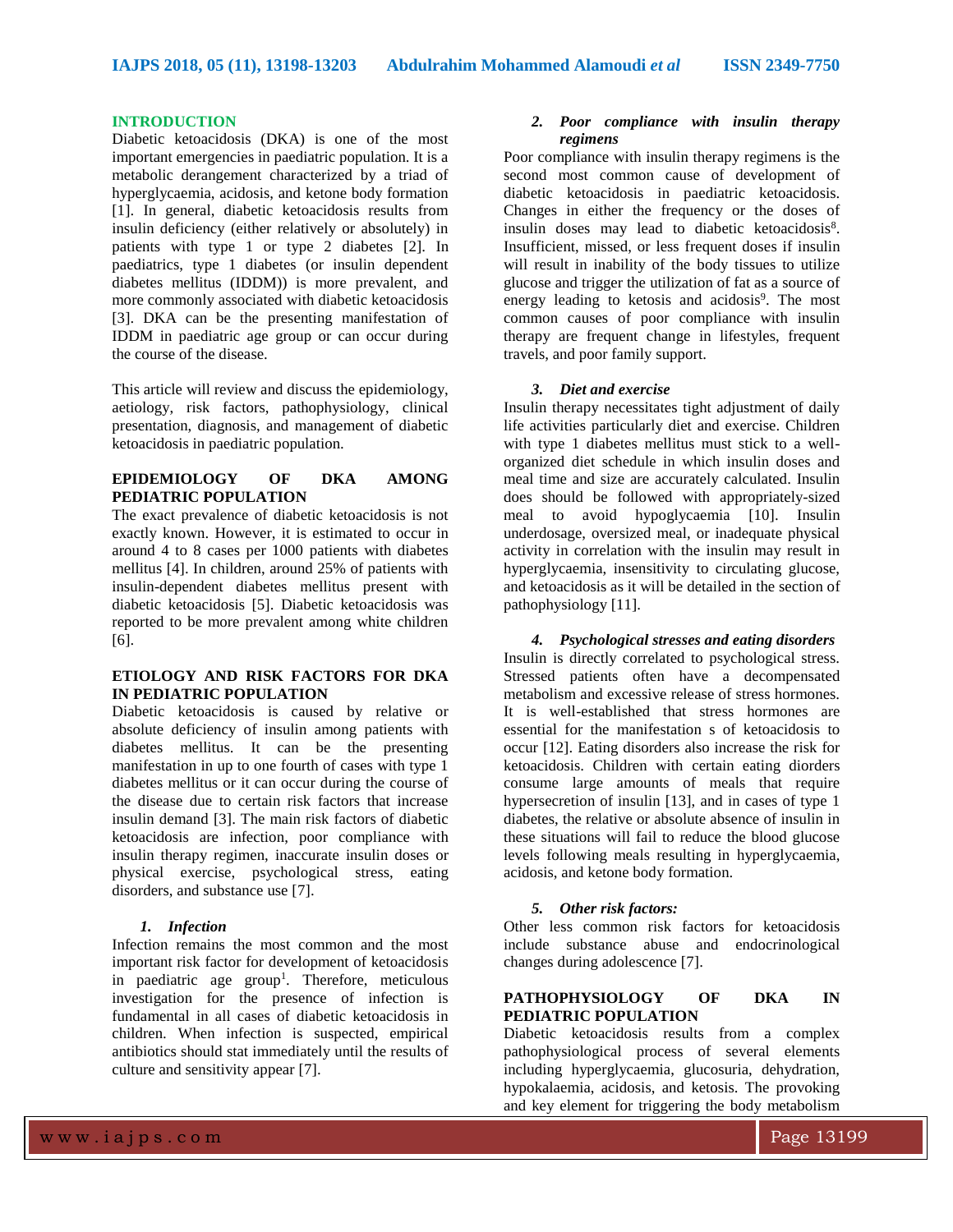towards ketoacidosis is insulin deficiency [14]. In state of severe insulin deficiency, body tissues can not utilize glucose in spite of hyperglycaemia. The limited tissue capacity to uptake glucose stimulates glucagon to increase the process of gluconeogenesis and glycogenolysis [15]. This will lead to further increase in blood glucose level, but the tissues are insensitive to it. Such hyperglycaemia will result in serum hyperosmolarity, glucosuria, osmotic diuresis, excessive free water loss, dehydration, and substantial prerenal shut down [16].

When body tissues fail to utilize glucose, fat will be the subsequent source of energy production for these tissues. The vast majority of body fats are stored in the adipose tissue in the form of triglycerides. In insulin deficiency states, excess glucagon secretion will stimulate lipolysis and the liver will breakdown triglycerides into fatty acids and glycerol. The glycerol will be converted to glucose adding more to the state of hyperglycaemia, whilst the fatty acids and ketone bodies will serve as the source of energy for different body tissues. Ketone bodies can be produced during the process of lipolysis and proteolysis [15].

The resultant dehydration, hypovolemia, and tissue hypoperfusion – along with ketone body production – lead to metabolic acidosis. This results in electrolyte disturbance particularly hypokalaemia and hyponatremia [14]. Despite excessive excretion of potassium in urine, apparent hyperkalaemia occurs in ketoacidosis due to the extracellular shift of potassium from the intracellular compartment in response to acidosis and low insulin levels. Serum magnesium and phosphate concentrations show similar reduction in their levels [17]. Dilutional hyponatremia occur due to extracellular fluid shift as a result of elevated serum osmolality [17].

In advanced states of diabetic ketoacidosis, the cerebral homeostasis becomes negatively affected. Unlike muscles and various body tissues, neurons cannot utilize ketones or any non-glucose molecules as a source of energy. Furthermore, hyperglycaemia and elevated serum osmolality result in a considerable increase in intracellular osmolality [18]. This should be taken into consideration during management to avoid rapid correct of serum osmolarity and hyperglycaemia not to result in cerebral oedema, tonsillar herniation through the foramen magnum, and subsequently death.

#### **CLINICAL PRESENTATION OF DKA AMONG PEDIATRIC POPULATION**

Diabetic ketoacidosis may be the presenting

manifestation in about 25% of children with type 1 diabetes mellitus [3]. Children with diabetic ketoacidosis often report history of polyuria, polydipsia, fatigue, weight loss, and poor concentration. When diabetic ketoacidosis develops, they report symptoms closely similar to gastroenteritis such as nausea, vomiting, and abdominal pain. The metabolic acidosis stimulates the respiratory system to compensate for the acidosis with hyperventilation to wash out carbon dioxide<sup>6</sup>. Therefore, children present with dyspnoea and tachypnoea, and their examination reveals Kussmaul breathing pattern.

Unlike in adults, the classic symptoms of diabetic ketoacidosis are not typical in children and, therefore, require a high index of suspicion [19]. The onset of DKA in children is often insidious and they experience fatigue, malaise, thirst, hunger, and sometimes fever [3]. Physical examination always reveals weight loss, signs of dehydration (due to osmotic diuresis and volume depletion), and rapid deep breathing. Their breath might show a fruity odour caused by acetone elimination through the lungs and respiratory tract. Vital signs may show fever (particularly if there was an underlying infection predisposing to diabetic ketoacidosis, tachycardia, and hypotension due to volume depletion and free water loss [20].

In advanced non-treated cases, cerebral oedema evolves manifesting as disturbed level of consciousness or altered mentation. Signs of cerebral oedema and increased intracranial tension include headache, papilledema, irritability, projectile vomiting, bradycardia, hypertension, and reduction in level of consciousness. If not urgently managed, tonsillar and medullary herniation through the foramen magnum may occur leading to cardiopulmonary failure and death [18].

#### **DIAGNOSIS**

Because the classical symptoms of diabetic ketoacidosis are absent in children, high index of clinical suspicion and urgent investigations are essential for diagnosis. DKA is diagnosed with laboratory testing. The presence of hyperglycaemia and acidosis are diagnostic of the condition, but other tests may be required. Elevated ketone bodies confirm the diagnosis, but they are not essential<sup>21</sup>. The following laboratory tests are used for diagnosis and management of diabetic ketoacidosis in paediatric age group.

*1. Blood glucose level* Hyperglycaemia is a fundamental laboratory criterion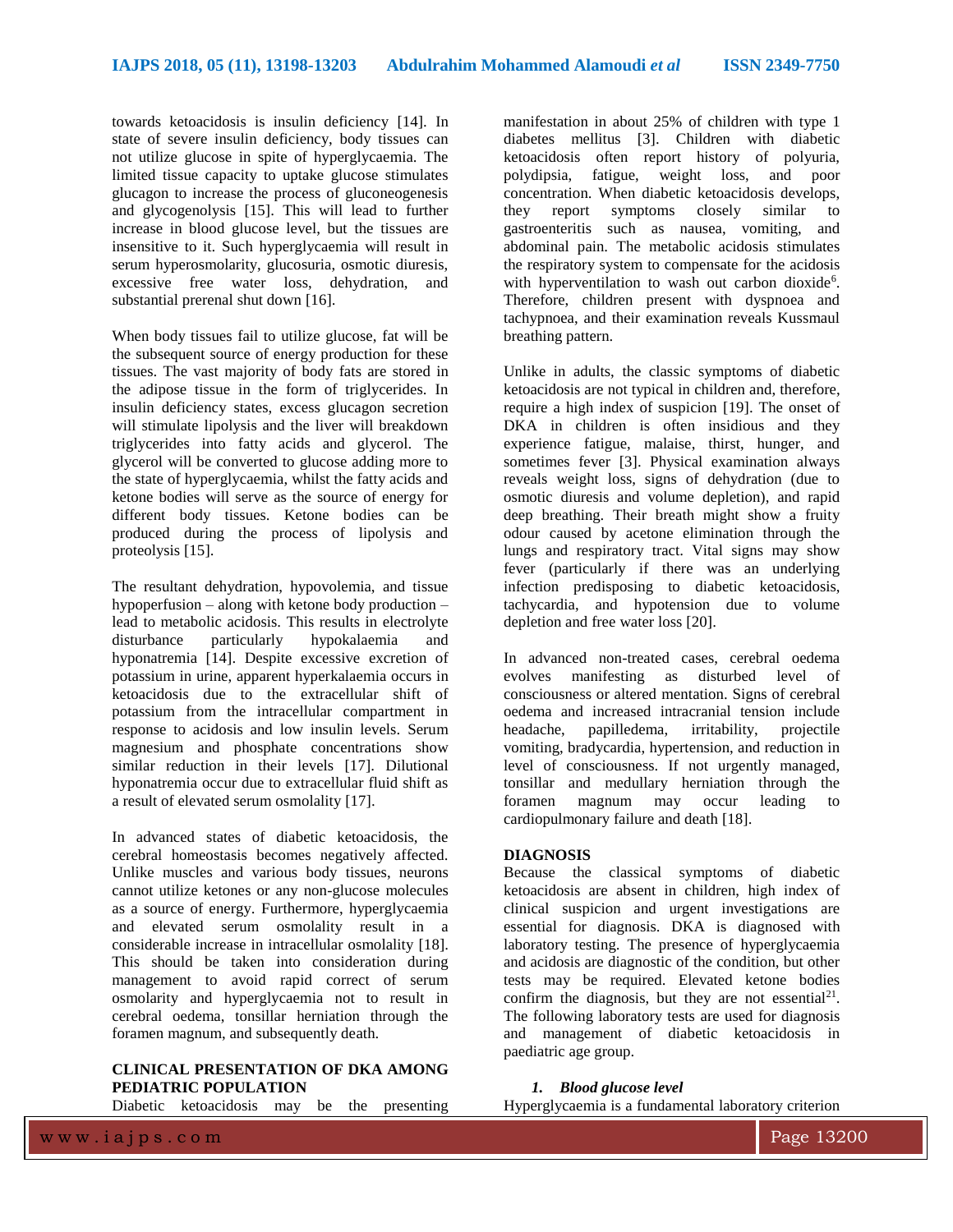for diagnosis of diabetic ketoacidosis. Blood glucose level is always elevated above the accepted normal level of random blood glucose i.e. above 11 mmol/L (or 200 mg/dL) [22]. Children are different from adults in that, during diabetic ketoacidosis, they may have just slight elevation of blood glucose levels [19].

#### *2. Arterial Blood Gases*

Arterial blood gases are fundamental for diagnosis and management of diabetic ketoacidosis. The test often reveals metabolic acidosis with or without compensatory respiratory alkalosis. Low pH and low bicarbonate level are often encountered. However, a pH below 7.2 is very dangerous and need a prompt action [21].

#### *3. Ketone bodies*

The main ketone molecule produced in cases of diabetic ketoacidosis is beta-hydroxybutyrate. The other two less commonly produced ketones are acetone and acetoacetate<sup>23,24</sup>. Beta-hydroxybutyrate constitutes about three fourths of the produced ketones in cases of DKA and is the best predictor for severity of the condition. Ketones can be measured in blood and urine. Blood strips are used for evaluation and quantification of beta-hydroxybutyrate, whilst urine strips are available for acetone and acetoacetate [222].

Testing blood beta-hydroxybutyrate is preferred to urinary ketones testing because the beta-hydroxy butyrate has the advantage that it tests positive in blood 24 hours before the appearance of acetone and acetoacetate in urine [2]. Additionally, urinary ketones may persist in urine even after treatment of DKA in children. Furthermore, many conditions may result in false positive ketone bodies in urine such as the use of certain medications (e.g. valproate), delayed sample testing, and expired strips<sup>25</sup>. Normally, beta-hydroxybutyrate is below 0.6 mmol/L. In children with DKA, the level is always above 3 mmol/L. Urine ketones should be three plus (+++) to confirm diagnosis of DKA, but they are not used for monitoring or follow up [3,25].

#### *4. Serum electrolytes level*

Serum potassium, sodium, phosphorus, and magnesium levels are essential for diagnosis, monitoring, and management of diabetic ketoacidosis in children. Hyperkalaemia is often found in patients with DKA [7]. However, it is an apparent or pseudohyperkalaemia that resulted from the insulin- and acidosis-induced extracellular shift of potassium to the circulation. Patients with hypokalaemia have a poor prognosis. Those patients are at risk for hypokalaemia-induced cardiac dysrhythmia and they should be very closely monitored during management [16].

#### *5. Other laboratory tests*

Other laboratory tests are essential for assessing the risk factors for the development of diabetic ketoacidosis, potential complications, prognosis, and during monitoring treatment process. For instance, a complete blood picture showing leucocytosis would suggest infection a predisposing factor for DKA [22]. Additional sepsis workup such as urine or sputum cultures should be considered in these cases. Elevated serum blood urea nitrogen (BUN) and creatinine levels may indicate prerenal shut down and potential acute kidney injury [21]. Serum osmolarity, serum chloride, serum phosphate, serum calcium, serum magnesium, serum chloride levels are essential during monitoring process and they predict the response to treatment regimens. In classical situations, serum bicarbonate level is often below 18 mmol/L and the anion gap is increased, often above 15 mEq/L (normal anion gap is between 6-12 mEg/L). The reason for such an increase is that the anion gap is calculated by subtracting serum chloride and serum bicarbonate level from serum sodium and potassium levels, discarding the elevated ketoacids [26].

#### **MANAGEMENT**

Diabetic ketoacidosis in children represents a paediatric emergency that necessitates a prompt management. Management of DKA in children in multidisciplinary and requires early identification and admission at a paediatric intensive care unit. The mainstay treatments of paediatric DKA are insulin therapy and fluid resuscitation [20]. On hospital admission, the child airway and breathing should be secured. Most children experience Kussmaul breathing and they may require an oxygen mask with 100% oxygen breathing. Obtaining a wide-pored intravenous access is a critical and essential early step. Insulin therapy should be calculated meticulously according to body weight, and intravenous fluid administration should start simultaneously [21,22]. Because of the potential prerenal shut down, fluid balance must be strictly monitored. Insulin is administered as a continuous intravenous infusion of short-acting or regular insulin to manage the hyperglycaemia. Unlike in adults, there is no role for an insulin bolus dose at the start of infusion in children with DKA [11].

Whilst potassium depletion is common in DKA, apparent hyperkalaemia is often encountered. If potassium level fell dropped below 4 mEq/L,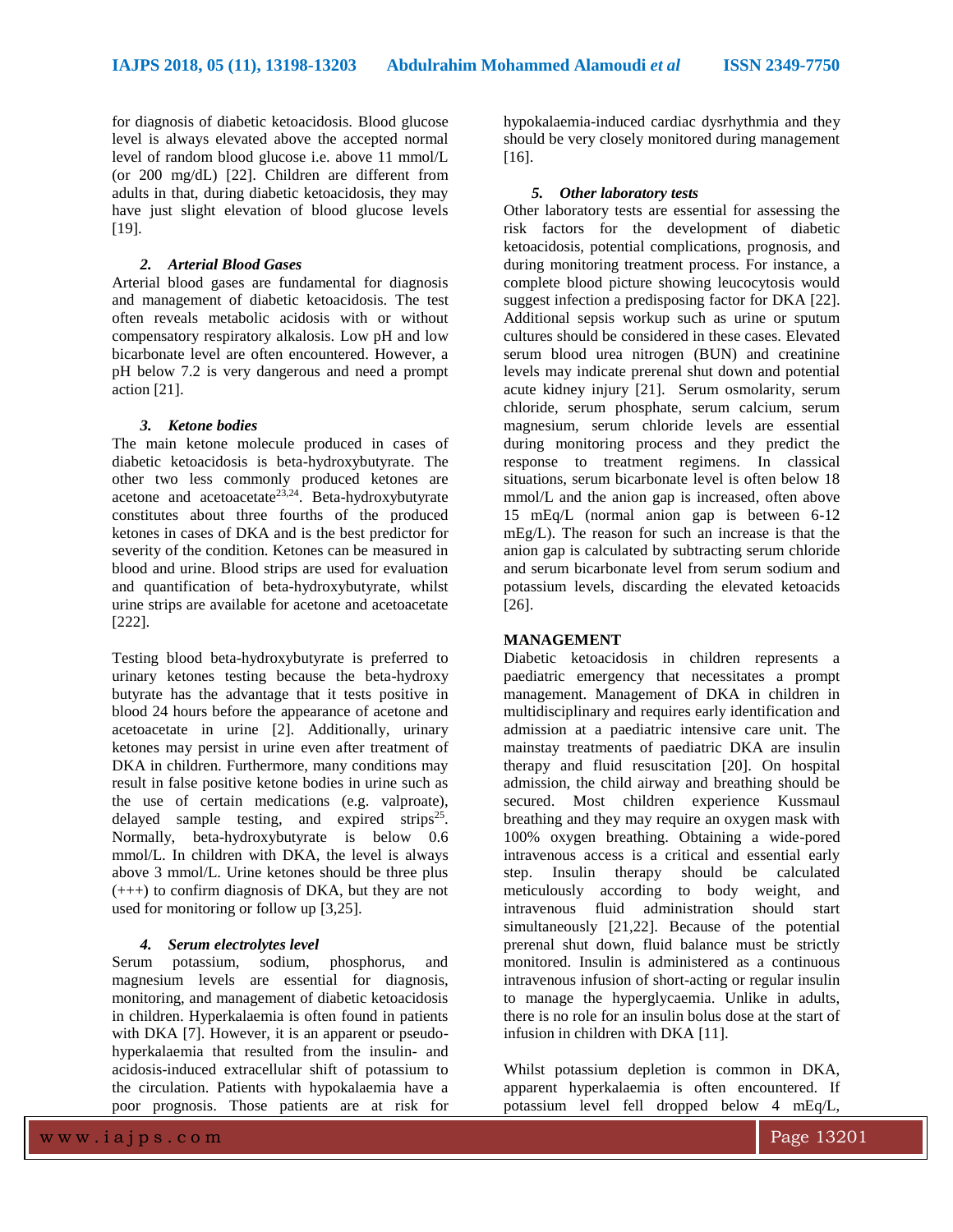potassium replacement should be replaced<sup>1</sup>. Cardiac rhythm monitoring is essential all through the management process and particularly if hypokalaemia occurred. In patients with hypokalaemia-induced cardiac dysrhythmia, insulin therapy should not be started before potassium replacement. Otherwise, insulin will enhance the intracellular potassium shift from the blood leading to exacerbation of the hypokalaemia and the dysrhythmia. Potassium levels should be tested regularly and replaced when required [27].

In paediatric DKA, bicarbonate has no role for treatment of metabolic acidosis. Acidosis is corrected with the hydration measures and the insulin therapy [28]. Several literature studies showed that the use of bicarbonate in cases of DKA in paediatric age group may worsen the acidosis and exacerbate cerebral oedema [29].

Investigating and treatment of the predisposing factor such as the infection is an essential step for successful management of DKA in children [22]. After stabilization of the child condition and resolution of the ketoacidosis, insulin infusion can be changed to the subcutaneous form and the diet can be gradually introduced.

#### **CONCLUSION:**

DKA is a paediatric emergency. It needs high suspicion of diagnosis because it presents with atypical manifestations unlike the adults. The most common risk factors for paediatric ketoacidosis are infection, incompliance with insulin regimen, and psychological stress. The most important laboratory tests for diagnosis of DKA in children are the blood glucose level and arterial blood gases. The mainstay treatment lines are insulin therapy and correction of hypovolemia. Electrolyte imbalance and cardiac monitoring are fundamental during the management plan,

#### **DECLARATIONS**

*Funding: None Conflict of interest: none to declare*

#### **REFERENCES:**

- 1. Gabriel E, Soni S. Diabetic ketoacidosis. *Hosp Med Clin*. 2014;3(4):556-566. doi:10.1016/j.ehmc.2014.06.007
- 2. Kitabchi AE, Nematollahi LR. Diabetic ketoacidosis. BMJ Best Practice.
- 3. EL-Mohandes N, Huecker MR. *Diabetic Ketoacidosis, Pediatric*.; 2018.
- 4. Bui H, To T, Stein R, Fung K, Daneman D. Is Diabetic Ketoacidosis at Disease Onset a Result

of Missed Diagnosis? *J Pediatr*. 2010;156(3):472-477. doi:10.1016/j.jpeds.2009.10.001

- 5. Gosmanov A, Gosmanova E, Dillard-Cannon E. Management of adult diabetic ketoacidosis. *Diabetes, Metab Syndr Obes Targets Ther*. 2014;7:255-264. doi:10.2147/DMSO.S50516
- 6. Rewers A, Klingensmith G, Davis C, et al. Presence of Diabetic Ketoacidosis at Diagnosis of Diabetes Mellitus in Youth: The Search for Diabetes in Youth Study. *Pediatrics*. 2008;121(5):e1258-e1266. doi:10.1542/peds.2007-1105
- 7. Umpierrez GE, Kitabchi AE. Diabetic ketoacidosis: Risk factors and management strategies. *Treat Endocrinol*. 2003;2(2):95-108. doi:10.2165/00024677-200302020-00003
- 8. Syed M, Khawaja FB, Saleem T, Khalid U, Rashid A, Humayun KN. Clinical profile and outcomes of paediatric patients with diabetic ketoacidosis at a tertiary care hospital in Pakistan. *J Pak Med Assoc*. 2011;61(11):1082- 1087.
- 9. Gavidia Quezada R, Edriss H. Diabetic ketoacidosis: Should current management include subcutaneous insulin injections? *Southwest Respir Crit Care Chronicles*. 2017;5(19):6. doi:10.12746/swrccc.v5i19.389
- 10. Deshmukh CD, Jain A. Diabetes Mellitus: A Review. *Int J Pure Appl Biosci*. 2015;3(3):224- 230.
- 11. Cardella F. Insulin therapy during diabetic ketoacidosis in children. *Acta Biomed*. 2005;76 Suppl 3:49-54.
- 12. Schade DS, Eaton RP. Pathogenesis of diabetic ketoacidosis: A reappraisal. *Diabetes Care*. 1979;2(3):296-306. doi:10.2337/diacare.2.3.296
- 13. Macdonald P, Kan C, Stadler M, et al. Eating disorders in people with Type 1 diabetes: experiential perspectives of both clients and healthcare professionals. *Diabet Med*. 2018;35(2):223-231. doi:10.1111/dme.13555
- 14. Rosival V. Pathophysiology of diabetic ketoacidosis. *Diabet Med*. 2015;32(11):1527- 1527. doi:10.1111/dme.12760
- 15. Hopely L, Schalkwyk J van. Diabetic ketoacidosis: pathophysiology. *AnaethetistCom*. 2002:1.
- 16. Nelson RW. Chapter 8 Diabetic Ketoacidosis. *Canine Feline Endocrinol*. 2015:315-347. doi:10.1016/B978-1-4557-4456-5.00008-0
- 17. Nattrass M. Diabetic ketoacidosis. *Medicine (Baltimore)*. 2010;38(12):667-670. doi:http://dx.doi.org/10.1016/j.mpmed.2010.08.0 16
- 18. Levin DL. Cerebral edema in diabetic